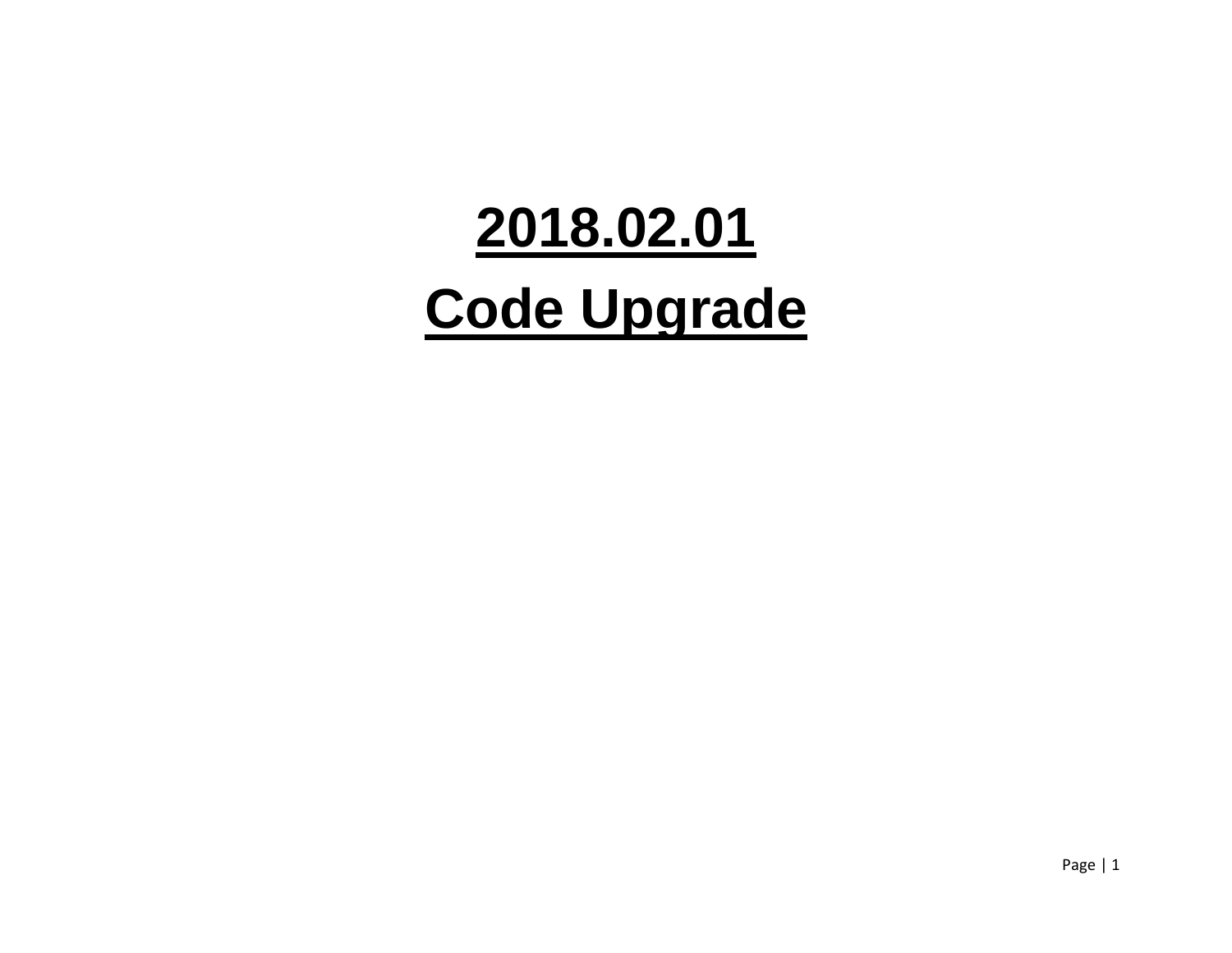#### **Table of contents**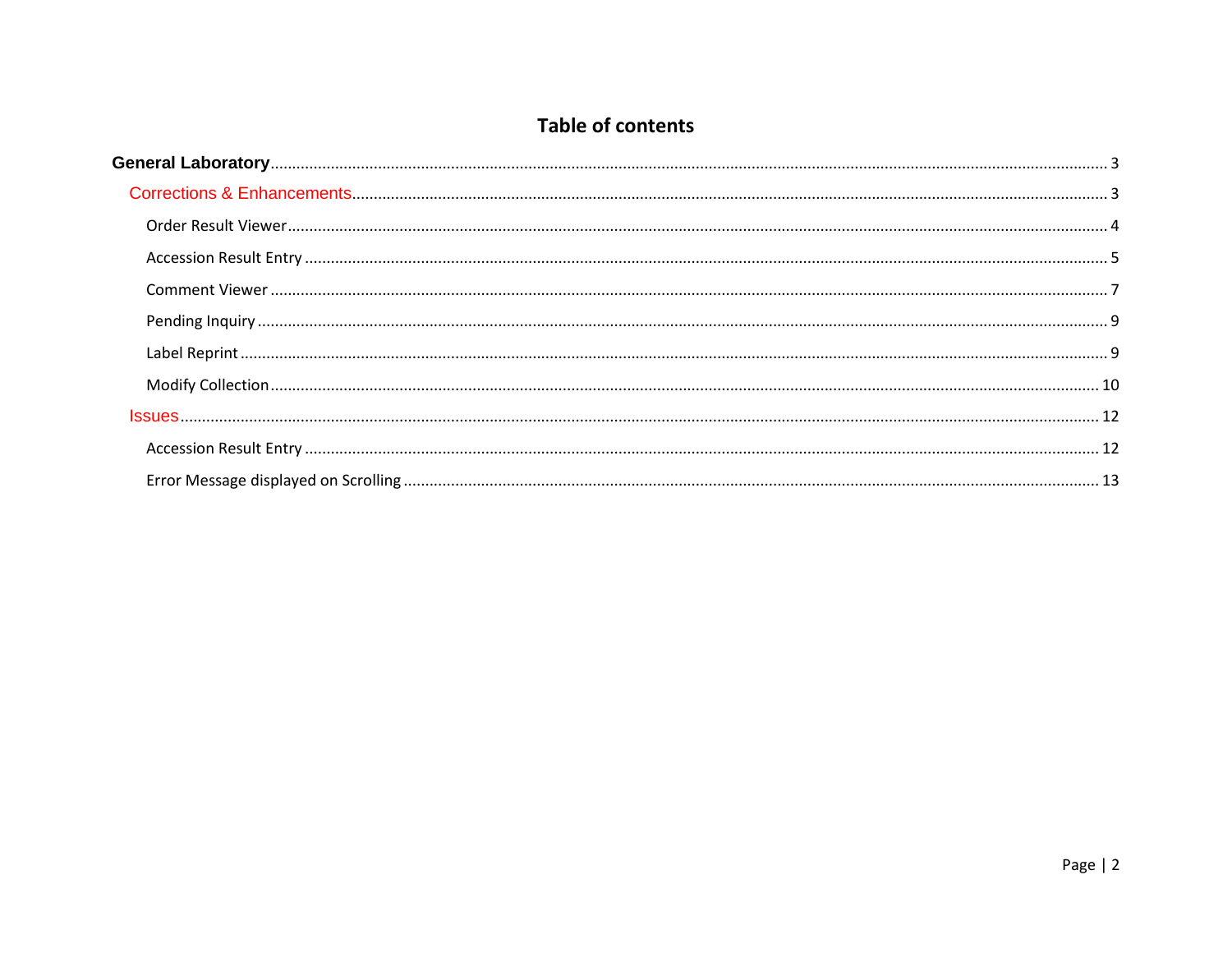# <span id="page-2-0"></span>**General Laboratory**

<span id="page-2-1"></span>Corrections & Enhancements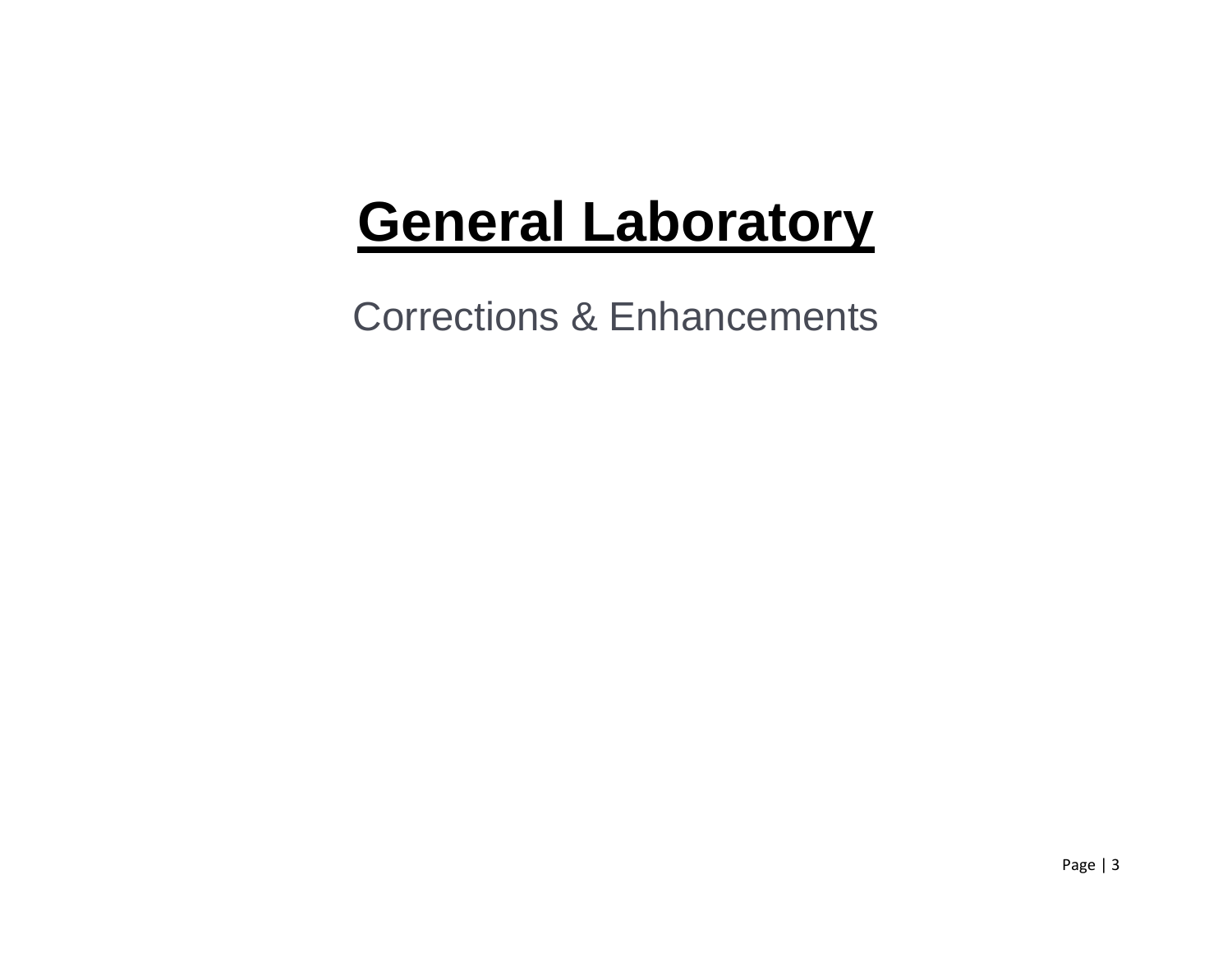# Order Result Viewer

#### **Demographic Customization Update**

<span id="page-3-0"></span>With this enhancement, the following elements have been added to customize demographics:

- **Admitting Diagnosis Description**
- **Encounter Client/Organization ID**
- Ordering Diagnosis Description
- **Patient Preferred Name**

| PathNet General Lab: Order Result Viewer [Order List] |                                                                                                       |                                                                                                          |                                                                                                                                                    |                                                                                                              | $\qquad \qquad -$ |  |
|-------------------------------------------------------|-------------------------------------------------------------------------------------------------------|----------------------------------------------------------------------------------------------------------|----------------------------------------------------------------------------------------------------------------------------------------------------|--------------------------------------------------------------------------------------------------------------|-------------------|--|
| Task Mode View Help                                   |                                                                                                       |                                                                                                          |                                                                                                                                                    |                                                                                                              |                   |  |
| Adebrieco (Porte                                      |                                                                                                       |                                                                                                          |                                                                                                                                                    |                                                                                                              |                   |  |
| <b>ZZTEST, LOUISE</b>                                 | Name: ZZTEST, LOUISE<br>MRN: 888000736<br>Sex: Female<br>Visit ID: 06220149<br><b>Preferred Name:</b> | DOB: 1999-Jan-18<br>Age: 21 years<br><b>Client: Physicians Office</b><br><b>Client Code: Client Code</b> | Family: Unknown Physician, Physician,<br>Ordering: Unknown Physician, Physician,<br>Location: LAB QEH<br>Ordered by: Unknown Physician, Physician, | Reg/Adm: 2020-Mar-04 15:26<br>ABORh: 0 POS<br>Disease alert: MRSA<br>Admitting dx desc:<br>Ordering dx desc: |                   |  |

| $\Box$<br>Customize Demographics<br>$\overline{\phantom{0}}$<br>Display: O Columnar view Compressed view C Restore defaults |                                                                |              |                                            |    |                                         |  |                                             |                         |  |  |  |
|-----------------------------------------------------------------------------------------------------------------------------|----------------------------------------------------------------|--------------|--------------------------------------------|----|-----------------------------------------|--|---------------------------------------------|-------------------------|--|--|--|
|                                                                                                                             | Customize Options                                              |              |                                            |    |                                         |  |                                             |                         |  |  |  |
|                                                                                                                             | Notify me when current and historic demographics are different |              |                                            |    |                                         |  |                                             |                         |  |  |  |
|                                                                                                                             | ○ Display linked relationships alert                           |              |                                            |    |                                         |  |                                             |                         |  |  |  |
| <b>Demographic Data Elements</b><br>Columns: 4<br>$\sim$                                                                    |                                                                |              |                                            |    |                                         |  |                                             |                         |  |  |  |
|                                                                                                                             | <b>Patient Name</b>                                            |              | Patient Birth Date                         |    | Primary Care Provider                   |  | Admit Date/Time                             |                         |  |  |  |
| 2:                                                                                                                          | Alias, Person (MRN)                                            |              | Patient Age                                |    | <b>Attending Provider</b>               |  | <b>ABORh</b> type                           |                         |  |  |  |
| $\overline{3}$                                                                                                              | Patient Sex                                                    |              | Encounter Client/Organization Name         |    | Encounter Location (Nurse Unit/Amb Loc) |  | <b>Q</b> Disease Alert                      |                         |  |  |  |
|                                                                                                                             | Alias, Encounter (VisitID)                                     |              | <b>Q.</b> Encounter Client/Organization ID |    | <b>Q</b> Ordering Provider              |  | Admitting Diagnosis, Description            | Q                       |  |  |  |
| 5 <sub>1</sub>                                                                                                              | <b>Patient Preferred Name</b>                                  | $\mathbf{Q}$ |                                            | Q. |                                         |  | <b>Q   Ordering Diagnosis (Description)</b> | $\mathbf{Q}_\mathbf{a}$ |  |  |  |
|                                                                                                                             |                                                                |              |                                            |    |                                         |  |                                             | Q.                      |  |  |  |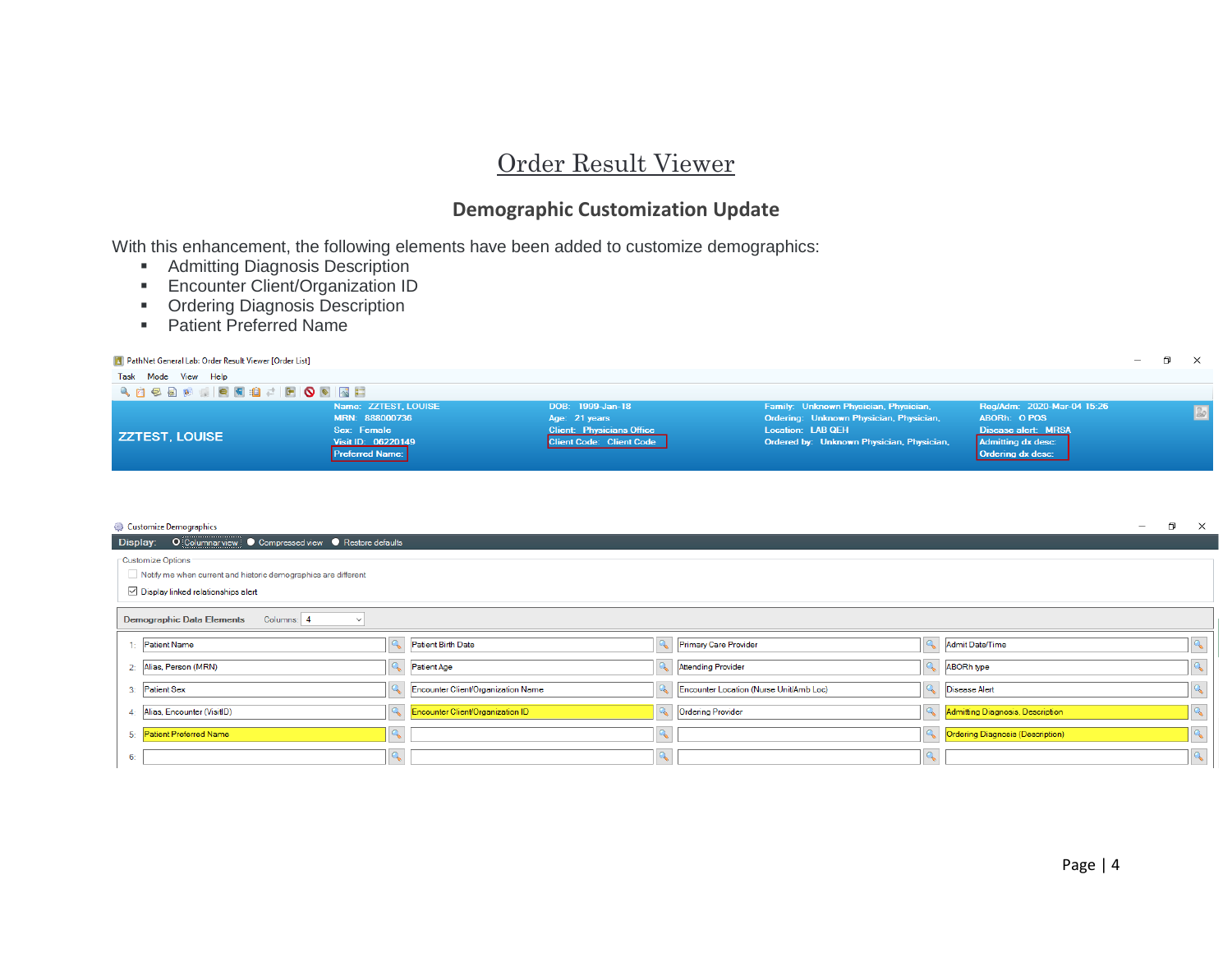# Accession Result Entry

#### **Instrument Queue Test Site display**

<span id="page-4-0"></span>With this enhancement, the entire instrument name will be displayed in instrument queue mode entry even if it is the only "best fit" option available

#### **Before**:

| R PathNet General Lab: Accession Result Entry [Instru                                 |                                                                                                                                                                                                                                                                                                                                                                                     |
|---------------------------------------------------------------------------------------|-------------------------------------------------------------------------------------------------------------------------------------------------------------------------------------------------------------------------------------------------------------------------------------------------------------------------------------------------------------------------------------|
| Mode<br>View<br>Task<br>Help<br>링 -<br>e<br>側の<br>Test site: kcmh a<br><b>Results</b> | Test Site Lookup<br>$\Box$ $\Box$ $\mathbf{x}$<br>Find:<br>kcmh a<br>* Service resource:<br>KCMH ABL 80<br><b>KCMH</b> Clinitek Status<br>KCMH Gen Lab SS<br>KCMH Integra400<br>Ξ<br><b>KCMHI-Stat</b><br>KCMH Main Pharmacy1<br><b>ic</b> KCMH Man Bench<br>KCMH Roch Dnld SS<br>KCMH Roche Dnld Instr<br>KCMH Roche M Di<br>KCMH Roche M Tr<br>KCMH Sysmex1800<br>KCMH Sysmex 560 |
|                                                                                       | <b>OK</b><br>Cancel                                                                                                                                                                                                                                                                                                                                                                 |

A end user does a quick search based on "KCMH A" rather then typing "KCMH ABL 80"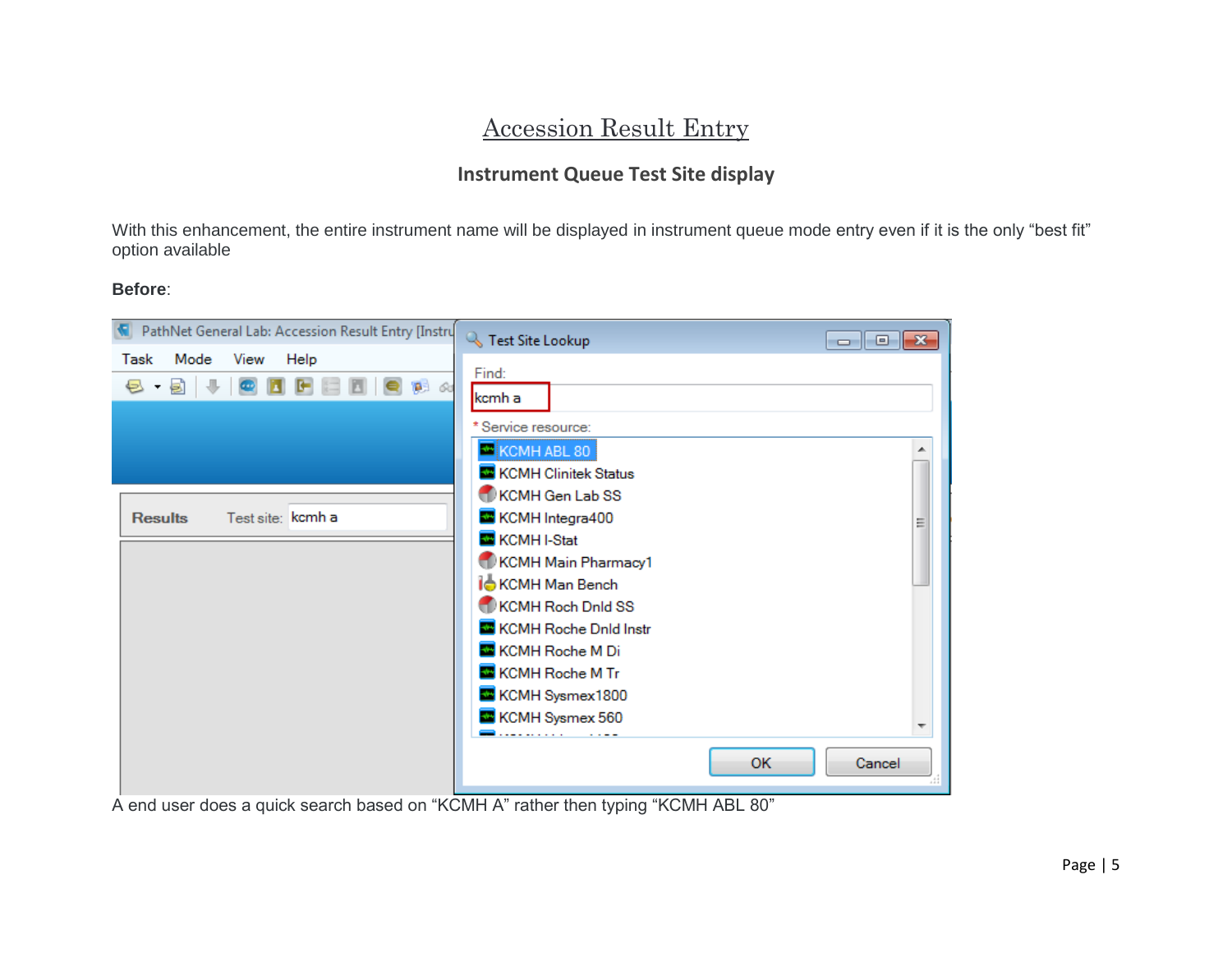|                | K PathNet General Lab: Accession Result Entry [Instrument Queue - 0 Items as of 2020-Mar-09 13:48:17 ] |                                                      |
|----------------|--------------------------------------------------------------------------------------------------------|------------------------------------------------------|
| Mode<br>Task   | View Help                                                                                              |                                                      |
|                | 5 · 5   1   0   8   8   8   8   9   4   5   5   8                                                      |                                                      |
|                | Name:<br><b>MRN:</b><br>Sex:                                                                           | DOB:<br>Age:<br><b>Client:</b>                       |
| <b>Results</b> | $\mathbb{Q}$<br>Test site: kcmh a<br>Stop                                                              | Procedure: All<br>$\mathbb{Q}$<br>Accession: ------- |
|                |                                                                                                        |                                                      |

Only the searched for option will be displayed if only 1 option is returned

#### **After**:

N PathNet General Lab: Accession Result Entry [Instrument Queue - 0 Items as of 2020-Mar-09 13:56:22 ]

| Task           | Mode View<br>Help                   |                |
|----------------|-------------------------------------|----------------|
|                |                                     |                |
|                | Name:                               |                |
|                | MRN:<br>Sex:                        |                |
|                |                                     |                |
|                |                                     |                |
| <b>Results</b> | Q<br>Test site: KCMH ABL 80<br>Stop | Procedure: All |
|                |                                     |                |
|                |                                     |                |
|                |                                     |                |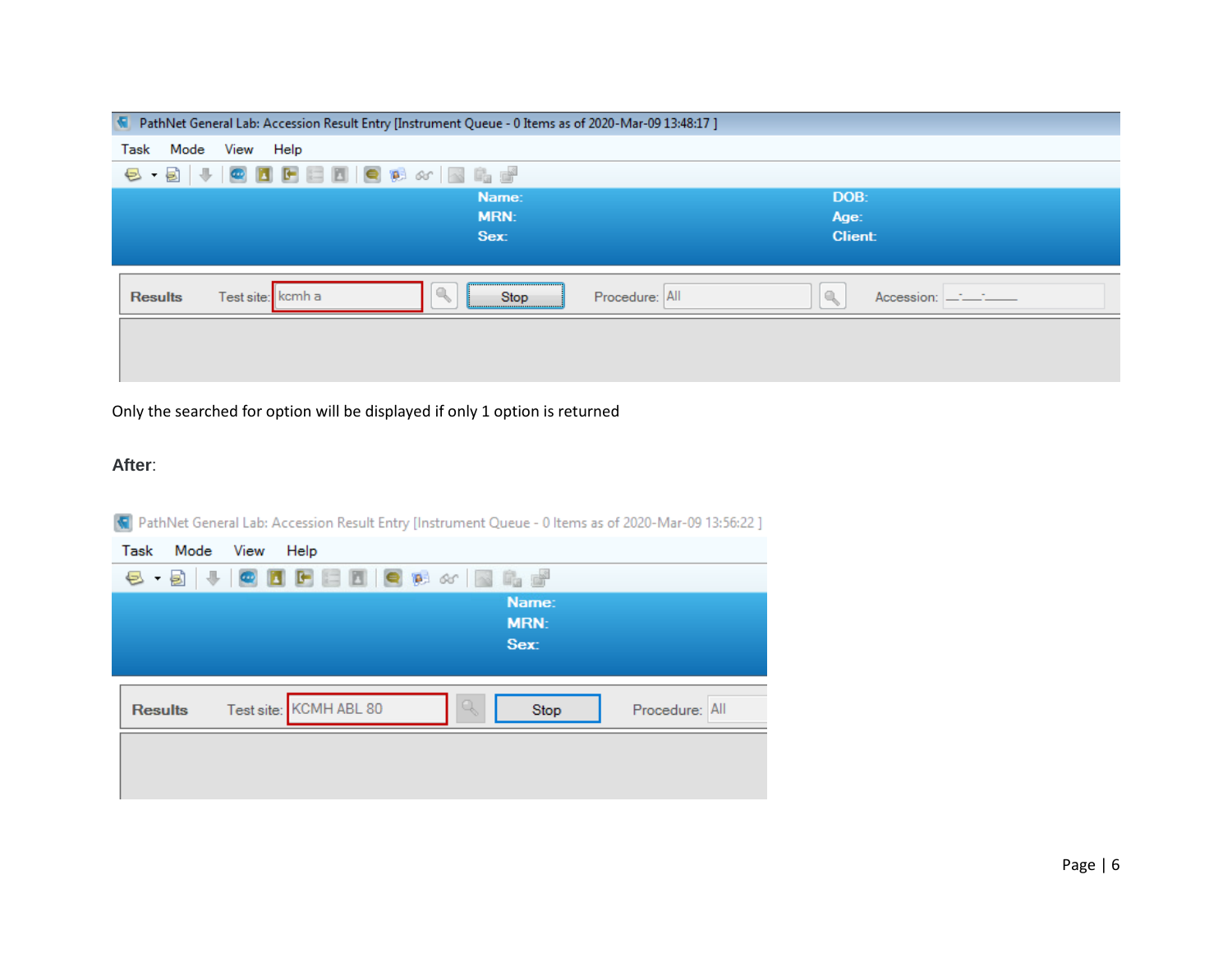## Comment Viewer

#### **Read-only option will no longer allow comment removal**

<span id="page-6-0"></span>When you open the Comment Viewer dialog box from all Genlab applications and place the cursor in the displayed text, the system previously allowed you to modify or remove comments. The Comment Viewer dialog box is read-only and the changes were not saved when you close the dialog box. The ability to make changes is no longer available

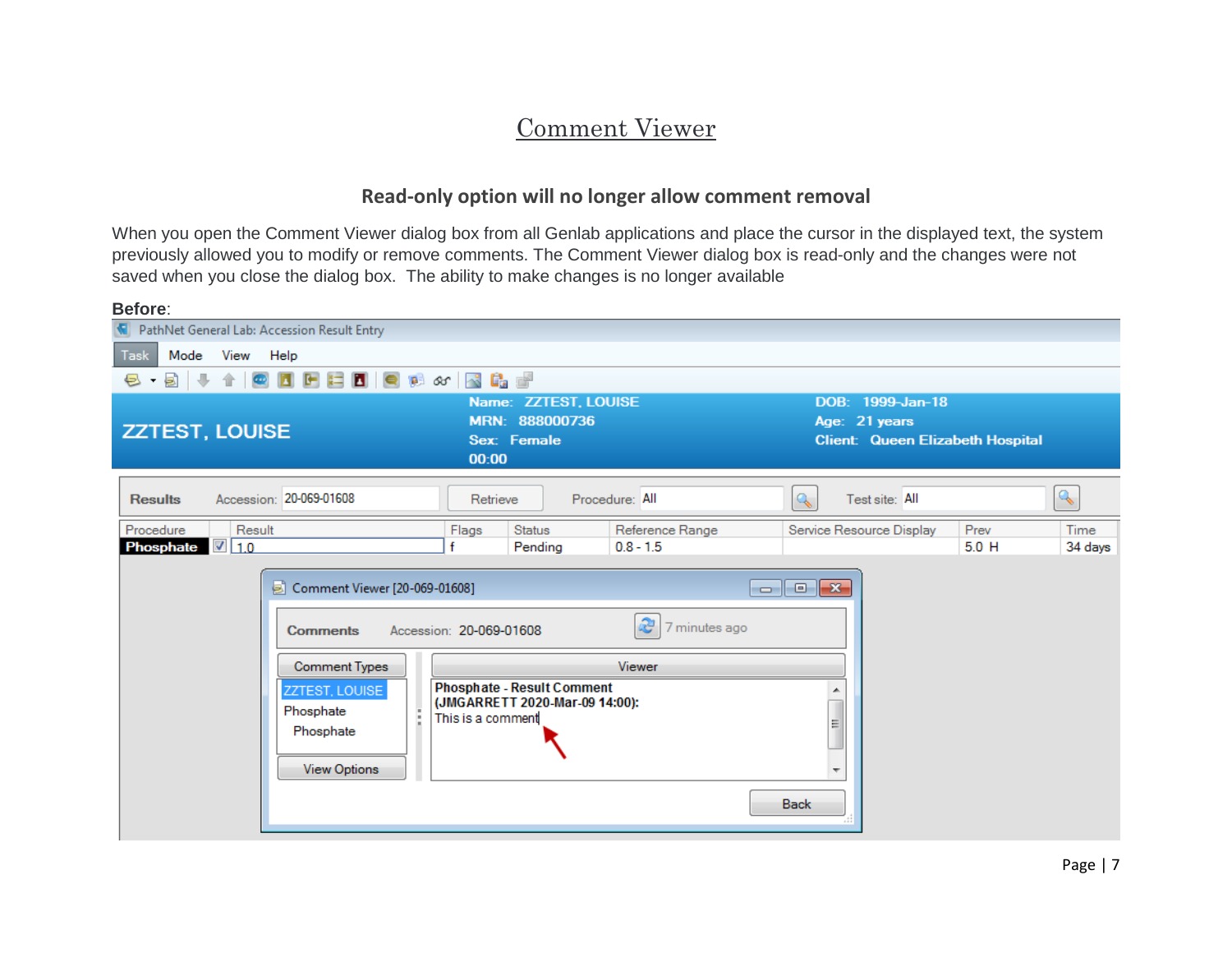**After**:

| Atter:                 |                                                                                                                                                  |  |                         |                                                                |                           |                                |          |                                                                       |                 |                |  |
|------------------------|--------------------------------------------------------------------------------------------------------------------------------------------------|--|-------------------------|----------------------------------------------------------------|---------------------------|--------------------------------|----------|-----------------------------------------------------------------------|-----------------|----------------|--|
| Task                   | View Help<br>Mode                                                                                                                                |  |                         |                                                                |                           |                                |          |                                                                       |                 |                |  |
| 문 - 日                  | ÷<br>L.                                                                                                                                          |  | 日日日日は《ド岛』               |                                                                |                           |                                |          |                                                                       |                 |                |  |
|                        | <b>ZZTEST, LOUISE</b>                                                                                                                            |  |                         | Name: ZZTEST, LOUISE<br>MRN: 888000736<br>Sex: Female<br>00:00 |                           |                                |          | DOB: 1999-Jan-18<br>Age: 21 years<br><b>Client: Physicians Office</b> |                 |                |  |
| <b>Results</b>         | Accession: 20-069-00008                                                                                                                          |  |                         | Retrieve                                                       |                           | Procedure: All                 |          | Test site: All<br>Q                                                   |                 | Q              |  |
| Procedure<br>Phosphate | Result<br> 1.0                                                                                                                                   |  |                         | Flags                                                          | <b>Status</b><br>Verified | Reference Range<br>$0.8 - 1.5$ |          | Service Resource Display<br><b>QEH Abbott Dnld Inst</b>               | Prev<br>$3.0$ H | Time<br>3 days |  |
|                        | Comment Viewer [20-069-00008]<br>e)                                                                                                              |  |                         |                                                                |                           | $\Box$                         | $\times$ |                                                                       |                 |                |  |
|                        | <b>Comments</b>                                                                                                                                  |  | Accession: 20-069-00008 |                                                                | e                         | 0 minutes ago                  |          |                                                                       |                 |                |  |
|                        | <b>Comment Types</b>                                                                                                                             |  |                         |                                                                | Viewer                    |                                |          |                                                                       |                 |                |  |
|                        | <b>Phosphate - Result Comment</b><br><b>ZZTEST, LOUISE</b><br>(JMGARRETT 2020-Mar-09 14:16):<br>Phosphate<br>Ī<br>This is a comment<br>Phosphate |  |                         |                                                                |                           |                                |          |                                                                       |                 |                |  |
|                        | View Options                                                                                                                                     |  |                         |                                                                |                           |                                |          |                                                                       |                 |                |  |
|                        |                                                                                                                                                  |  |                         |                                                                |                           | <b>Back</b>                    | .::      |                                                                       |                 |                |  |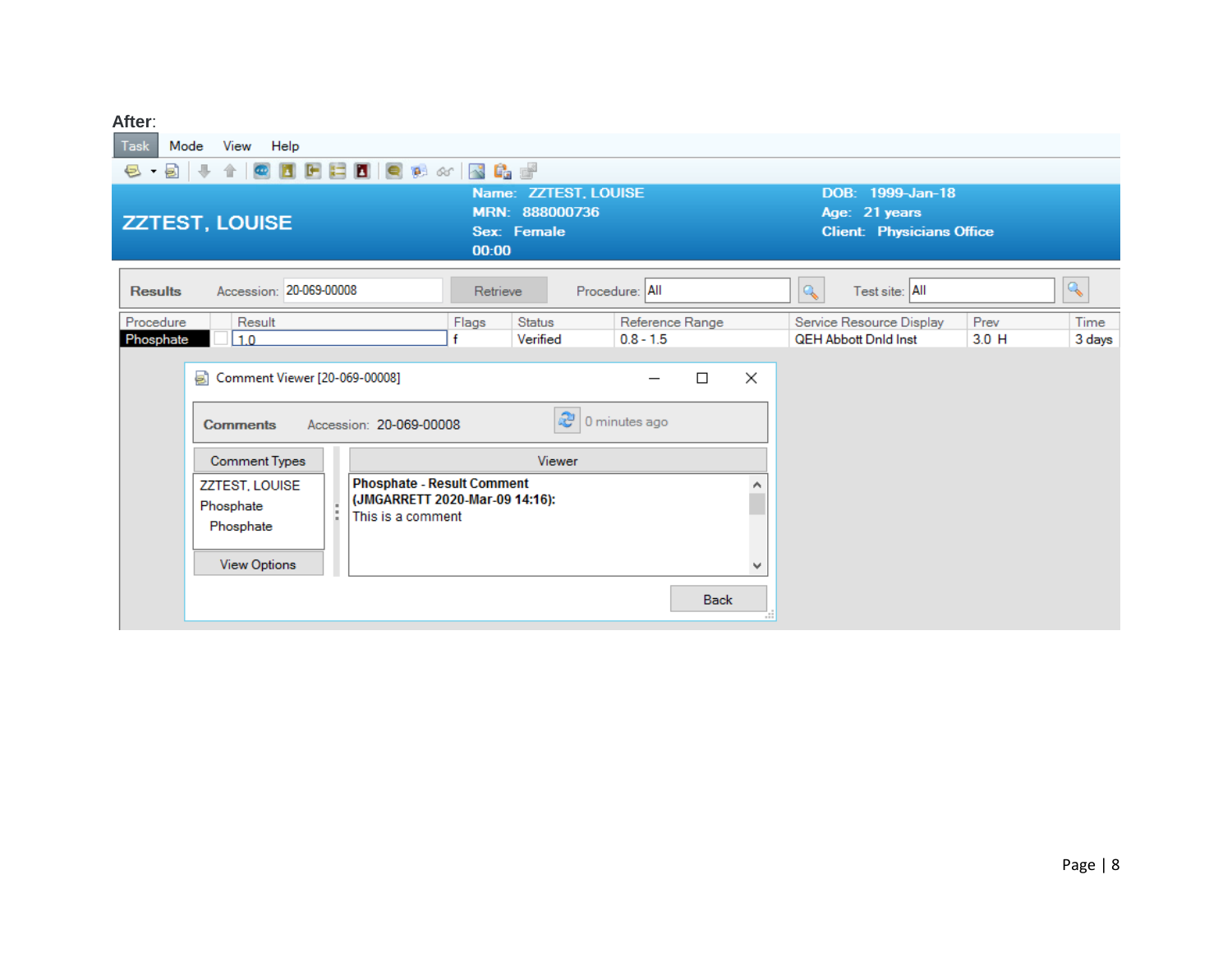# Pending Inquiry

### **Customizing column display locations now behave correctly**

<span id="page-8-0"></span>Previously in Pending Inquiry, if you moved multiple columns and closed the application after saving, one or more customized columns may not have been displayed on the spreadsheet when you reopened Pending Inquiry. This issue should no longer occur.

| Customize Display |                  |              |           |                 |                     |              |        |         |           |                     |                 |              |         |          |          |                     |             |                  |  |
|-------------------|------------------|--------------|-----------|-----------------|---------------------|--------------|--------|---------|-----------|---------------------|-----------------|--------------|---------|----------|----------|---------------------|-------------|------------------|--|
| Columns:          |                  |              |           |                 |                     |              |        |         |           |                     |                 |              |         |          |          |                     |             |                  |  |
| Heading           | <b>Test Site</b> | Priority     | Accession | Procedure       | Collected           | Status       | Name   | Comment | Worksheet | Specimen Location   | Received In-Lab | <b>MRN</b>   | Fin Nbr | Facility | Building | Patient Location    | Dept Status | Storage Location |  |
| Visible           | ☑                | $\checkmark$ | Locked    | $\triangledown$ | $\overline{\smile}$ | $\checkmark$ | Locked |         | ᆸ         | $\overline{\smile}$ | $\checkmark$    | $\checkmark$ | ப       | $\vee$   | 一        | $\overline{\smile}$ |             | 一                |  |
|                   |                  |              |           |                 |                     |              |        |         |           |                     |                 |              |         |          |          |                     |             |                  |  |
|                   |                  |              |           |                 |                     |              |        |         |           |                     |                 |              |         |          |          |                     | $<<$ Left   | Right            |  |

# Label Reprint

<span id="page-8-1"></span>You no longer have to press ENTER or TAB for the system to populate the ending accession number.

| PathNet Collections: Label Reprint |                          |  |  |
|------------------------------------|--------------------------|--|--|
| File:<br>Help<br><b>View</b>       |                          |  |  |
| Accession<br>List                  | Request ID   Order Alias |  |  |
| * Starting accession:              |                          |  |  |
| 20-069-00008                       | <b>ZZTEST, LOUISE</b>    |  |  |
| * Ending accession:                |                          |  |  |
| 20-069-00008                       | ZZTEST, LOUISE           |  |  |
|                                    |                          |  |  |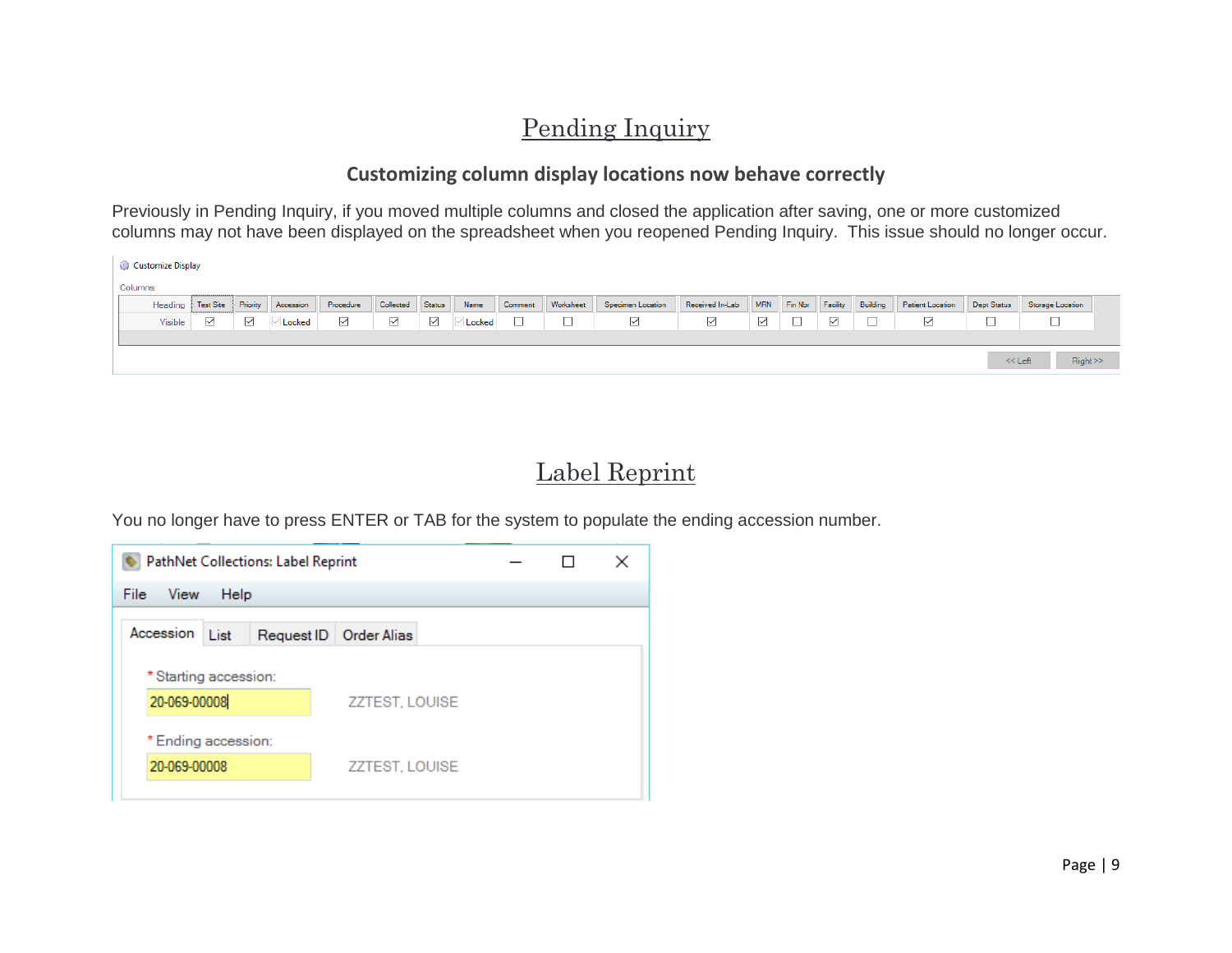# Modify Collection

#### **You can no longer modify collection time to after receive date/time**

<span id="page-9-0"></span>Previously you could modify a collected date and time on a sample to a time later than the specimen received date and time. This created issues when an accession add-on was conducted because the specimen received date and time could not be before the collected date and time.

#### **Before**:

|                    | PathNet Collections: Modify Collections |                                |                                                             |                      |               |                        |               |                                         |
|--------------------|-----------------------------------------|--------------------------------|-------------------------------------------------------------|----------------------|---------------|------------------------|---------------|-----------------------------------------|
| Task<br>View       | Help                                    |                                |                                                             |                      |               |                        |               |                                         |
| <b>H</b> 25 25     |                                         |                                |                                                             |                      |               |                        |               |                                         |
|                    |                                         |                                |                                                             | Name: ZZTEST, LOUISE |               |                        |               | DOB: 1999-Jan-18                        |
|                    | <b>ZZTEST, LOUISE</b>                   |                                |                                                             | MRN: 888000736       |               |                        |               | Age: 21 years                           |
|                    |                                         |                                | Sex: Female                                                 |                      |               |                        |               | <b>Client: Queen Elizabeth Hospital</b> |
| Mode:              |                                         |                                | O Modify collections O Mark collections to recollect        |                      |               |                        |               |                                         |
| <b>Collections</b> |                                         | Accession number: 20-066-00629 |                                                             | Retrieve             |               | 0 minutes ago          |               |                                         |
| Cont               | Description                             | Order                          | <b>Coll Date</b><br>$\ddotsc$                               | Coll Time            | Coll ID       | Coll Method            | <b>Status</b> |                                         |
| A                  | 3 L : Urine Jug                         | U24 Sodium                     | 2020-Mar-06                                                 | 09:24                | <b>RNCOLL</b> | 24 Hour Urine          | Collected     |                                         |
| в                  | 10 mL : Ur Aliq   U24 Sodium []         |                                | 2020-Mar-06                                                 | 09:24                |               | RNCOLL   24 Hour Urine | Collected     |                                         |
|                    | PathNet Collections: Modify Collections |                                | $\Sigma$                                                    |                      |               |                        |               |                                         |
|                    |                                         |                                | Are you sure you want to modify the collection information? |                      |               |                        |               |                                         |
|                    |                                         | Yes                            | No                                                          |                      |               |                        |               |                                         |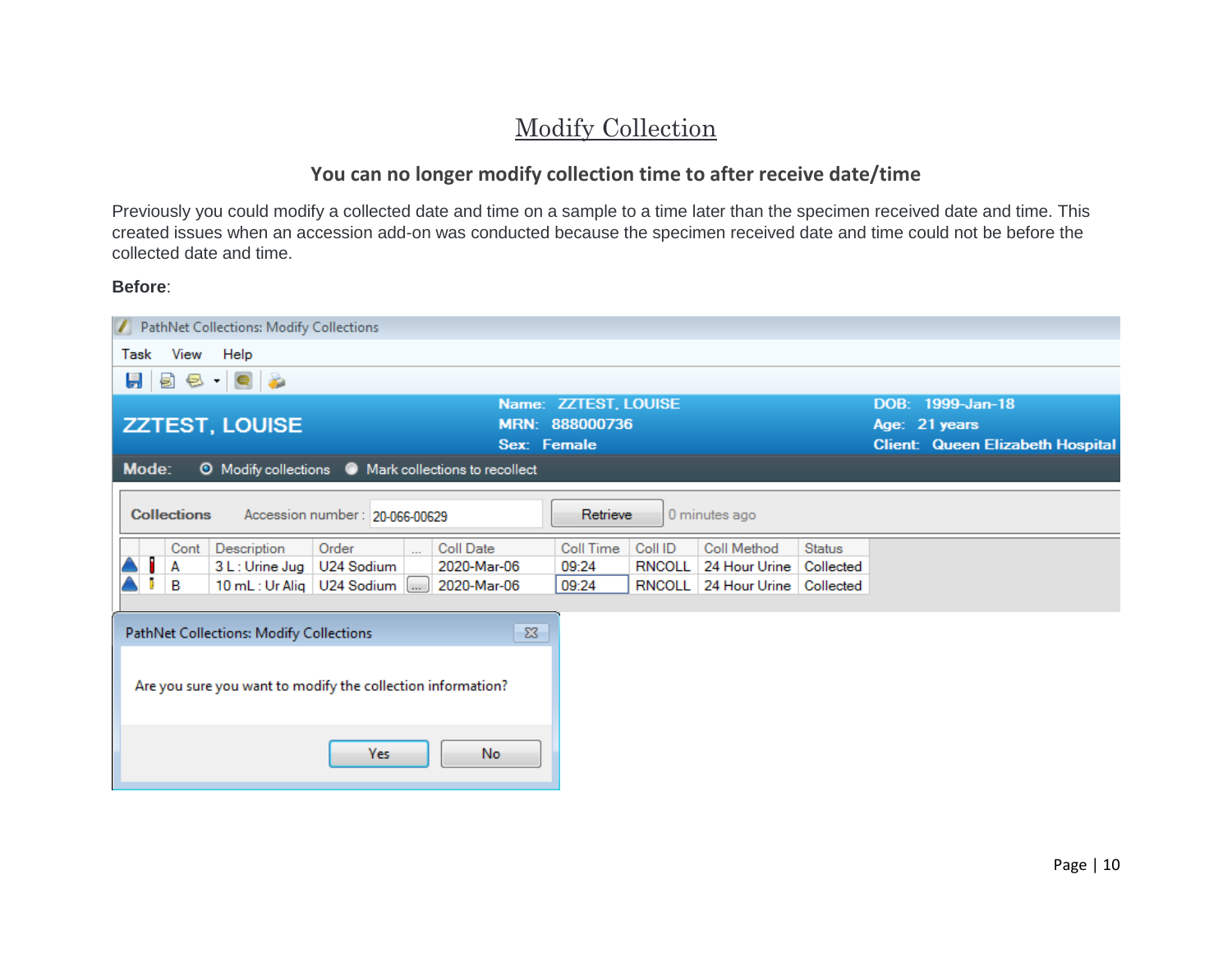#### **After**:

| PathNet Collections: Modify Collections                                                                                                                                  |                                                      |                  |                      |               |                                    |               |                                  |
|--------------------------------------------------------------------------------------------------------------------------------------------------------------------------|------------------------------------------------------|------------------|----------------------|---------------|------------------------------------|---------------|----------------------------------|
| Task<br>View<br>Help                                                                                                                                                     |                                                      |                  |                      |               |                                    |               |                                  |
| 82.82<br>曷                                                                                                                                                               |                                                      |                  |                      |               |                                    |               |                                  |
|                                                                                                                                                                          |                                                      |                  | Name: ZZTEST, LOUISE |               |                                    |               | DOB: 1999-Jan-18                 |
| <b>ZZTEST, LOUISE</b>                                                                                                                                                    |                                                      |                  | MRN: 888000736       |               |                                    |               | Age: 21 years                    |
|                                                                                                                                                                          |                                                      | Sex: Female      |                      |               |                                    |               | <b>Client: Physicians Office</b> |
| Mode:                                                                                                                                                                    | ○ Modify collections ● Mark collections to recollect |                  |                      |               |                                    |               |                                  |
| <b>Collections</b>                                                                                                                                                       | Accession number: 20-066-00003                       |                  | Retrieve             |               | 0 minutes ago                      |               |                                  |
| Cont<br>Description                                                                                                                                                      | Order<br>$\cdots$                                    | <b>Coll Date</b> | Coll Time            | Coll ID       | <b>Coll Method</b>                 | <b>Status</b> |                                  |
| A<br>3 L : Urine Jug                                                                                                                                                     | U24 Sodium                                           | 2020-Mar-06      | 08:51                | <b>RNCOLL</b> | 24 Hour Urine                      | Performed     |                                  |
| Ţ,<br>в                                                                                                                                                                  | 10 mL : Ur Aliq   U24 Sodium                         | 2020-Mar-06      | 08:51                |               | RNCOLL   24 Hour Urine   Performed |               |                                  |
| PathNet Collections: Modify Collections<br>The specimen collected date and time (2020-Mar-06 9:20) cannot be after<br>specimen received date and time (2020-Mar-06 8:51) |                                                      |                  | ×                    |               |                                    |               |                                  |
|                                                                                                                                                                          |                                                      | <b>OK</b>        |                      |               |                                    |               |                                  |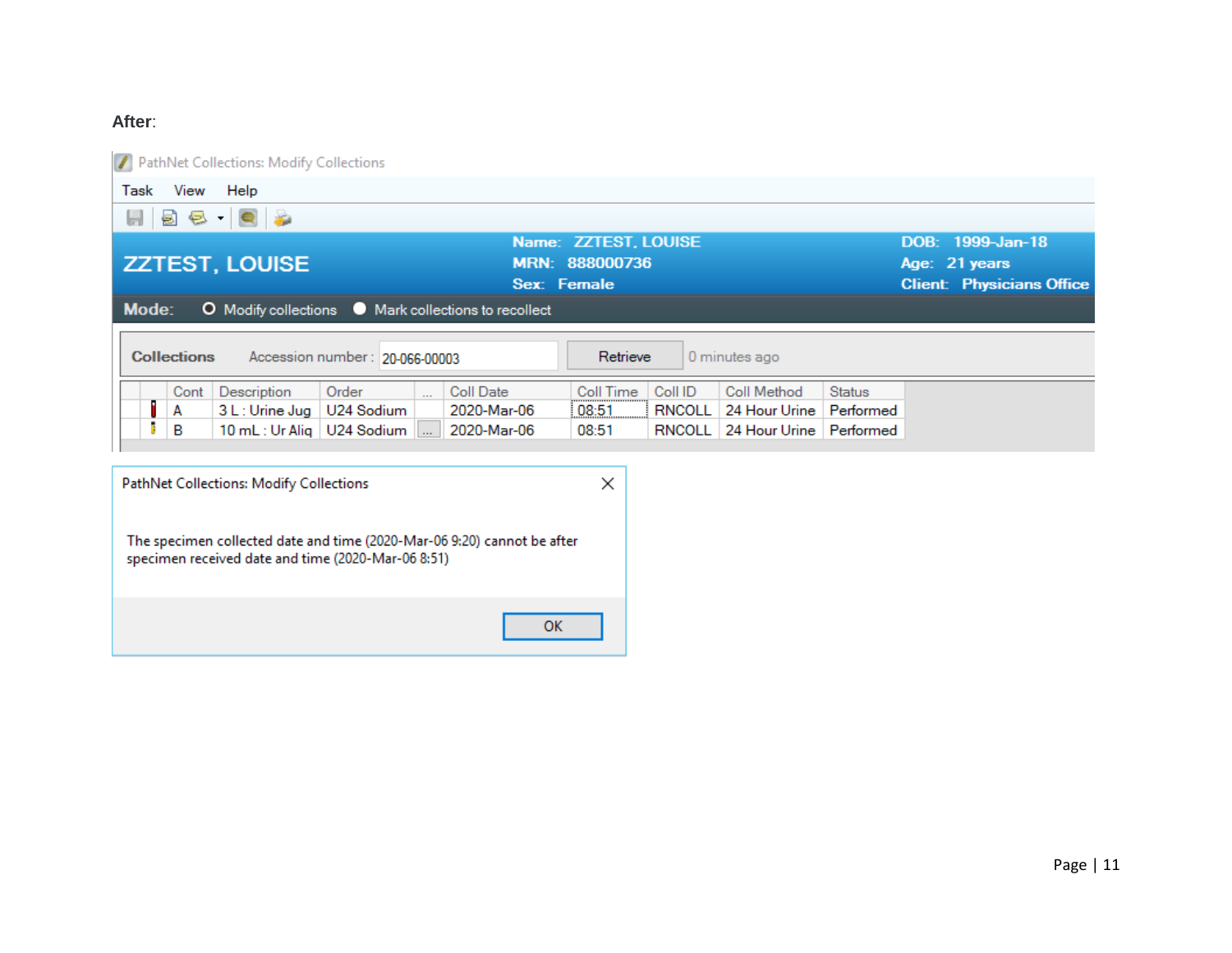# **Issues**

# Accession Result Entry

### **Curser does not display on initial launch**

<span id="page-11-1"></span><span id="page-11-0"></span>

| Before:                       |                                                                                                                                                                                                                                                                                                                                                                                                                                                                                                                                       |                       |            |              |                                |                          |
|-------------------------------|---------------------------------------------------------------------------------------------------------------------------------------------------------------------------------------------------------------------------------------------------------------------------------------------------------------------------------------------------------------------------------------------------------------------------------------------------------------------------------------------------------------------------------------|-----------------------|------------|--------------|--------------------------------|--------------------------|
|                               | R PathNet General Lab: Accession Result Entry                                                                                                                                                                                                                                                                                                                                                                                                                                                                                         |                       |            |              |                                |                          |
| Mode<br>Task                  | View Help                                                                                                                                                                                                                                                                                                                                                                                                                                                                                                                             |                       |            |              |                                |                          |
| 6 - 5 +                       | ↑   ● 图 图 图 图 图 2 2 3 图 编 图                                                                                                                                                                                                                                                                                                                                                                                                                                                                                                           |                       |            |              |                                |                          |
|                               |                                                                                                                                                                                                                                                                                                                                                                                                                                                                                                                                       | Name:<br>MRN:<br>Sex: |            |              | DOB:<br>Age:<br><b>Client:</b> |                          |
| <b>Results</b>                | Accession: [Francescon]                                                                                                                                                                                                                                                                                                                                                                                                                                                                                                               | Retrieve              | Procedure: | Q            | Test site:                     | $\mathcal{Q}_\mathbf{S}$ |
| After:<br>Task                | Curser displays, you can start typing<br>R PathNet General Lab: Accession Result Entry<br>Mode View Help                                                                                                                                                                                                                                                                                                                                                                                                                              |                       |            |              |                                |                          |
| $\bullet$ $\bullet$ $\bullet$ | $\color{red}{\color{blue}\textbf{A}}\color{red}{\color{blue}\textbf{A}}\color{red}{\color{blue}\textbf{B}}\color{red}{\color{blue}\textbf{B}}\color{red}{\color{blue}\textbf{B}}\color{red}{\color{blue}\textbf{B}}\color{red}{\color{blue}\textbf{B}}\color{red}{\color{blue}\textbf{B}}\color{red}{\color{blue}\textbf{C}}\color{red}{\color{blue}\textbf{A}}\color{red}{\color{blue}\textbf{A}}\color{red}{\color{blue}\textbf{A}}\color{red}{\color{blue}\textbf{B}}\color{red}{\color{blue}\textbf{B}}\color{red}{\color{blue}\$ |                       |            |              |                                |                          |
|                               |                                                                                                                                                                                                                                                                                                                                                                                                                                                                                                                                       | Name:<br>MRN:<br>Sex: |            |              | DOB:<br>Age:<br><b>Client:</b> |                          |
| <b>Results</b>                | Accession: The Contract                                                                                                                                                                                                                                                                                                                                                                                                                                                                                                               | Retrieve              | Procedure: | $\mathbb{Q}$ | Test site:                     | $\mathbb{Q}$             |

Curser does not display, but is active in the first cell